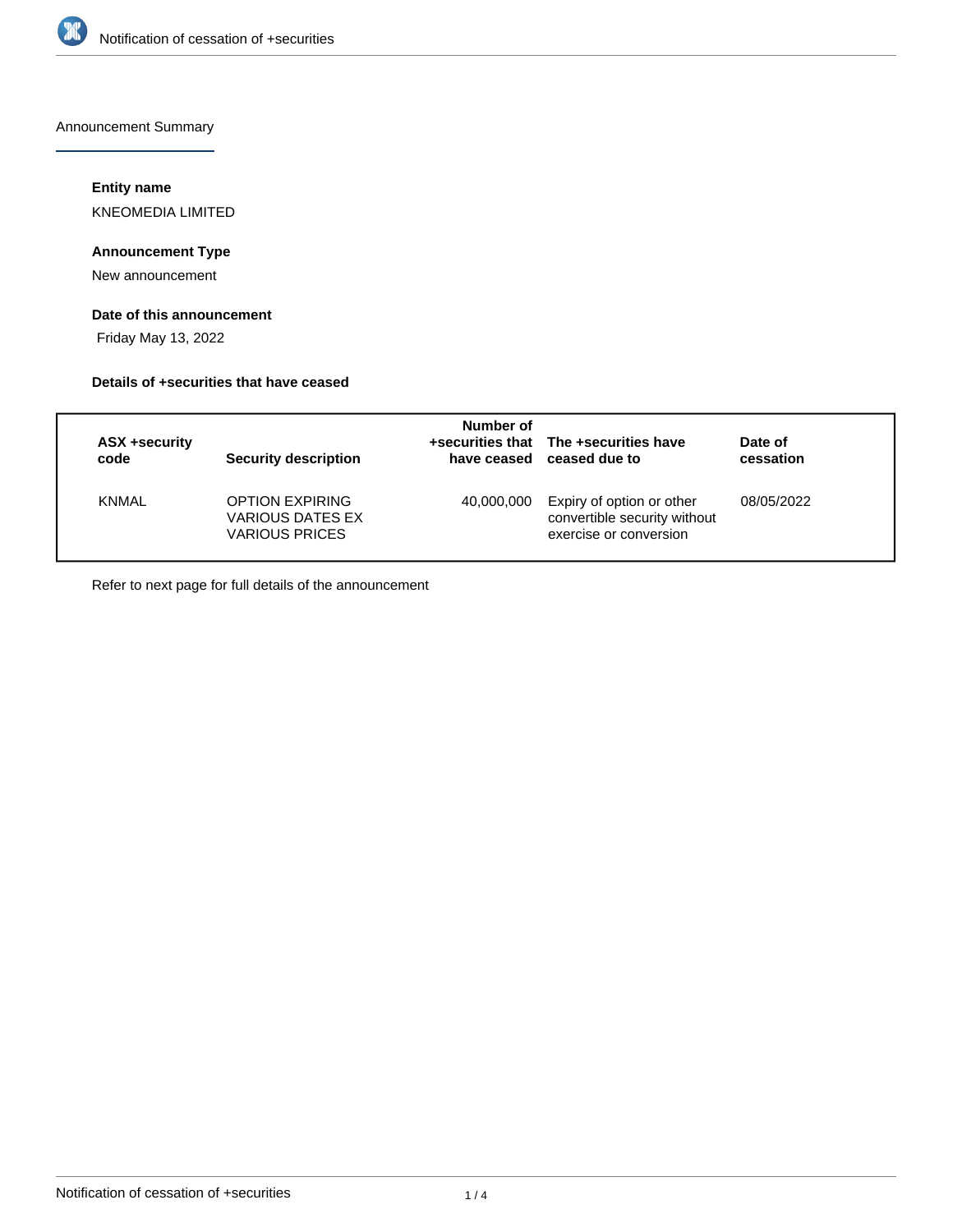

Part 1 - Announcement Details

### **1.1 Name of +Entity**

KNEOMEDIA LIMITED

We (the entity named above) provide the following information about our issued capital.

**1.2 Registered Number Type** ABN

**Registration Number** 41009221783

**1.3 ASX issuer code** KNM

#### **1.4 The announcement is** New announcement

**1.5 Date of this announcement**

13/5/2022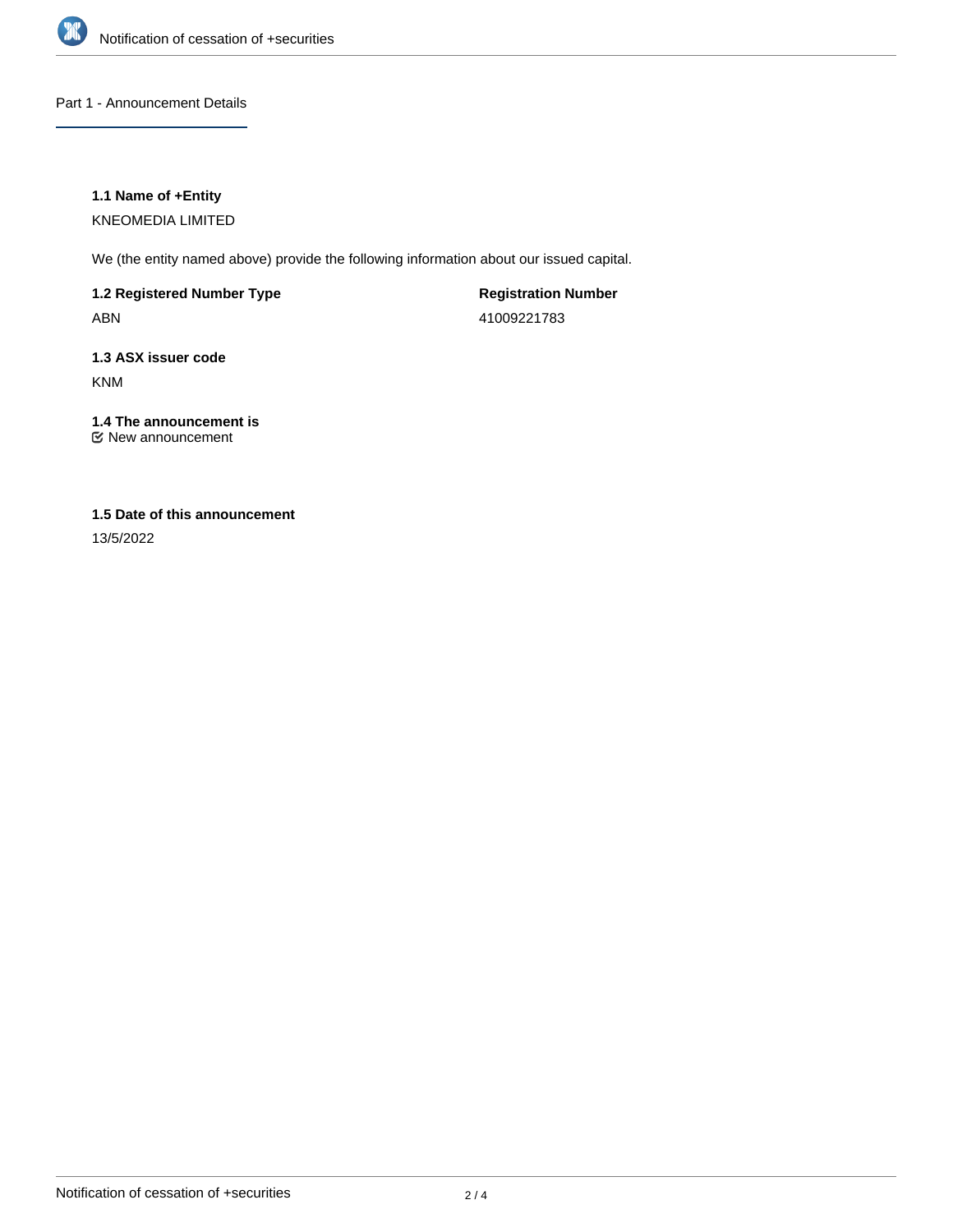

#### Part 2 - Details of +equity securities or +debt securities that have ceased

#### **ASX +Security Code and Description**

KNMAL : OPTION EXPIRING VARIOUS DATES EX VARIOUS PRICES

## **Unquoted +equity securities that have ceased**

**Number of securities that have ceased**

40,000,000

## **Reason for cessation**

Expiry of option or other convertible security without exercise or conversion

| Date of cessation |  |
|-------------------|--|
| 8/5/2022          |  |

**Is the entity paying any consideration for the cessation?** No

#### **Any other information the entity wishes to notify to ASX about the cessation?**

n/a